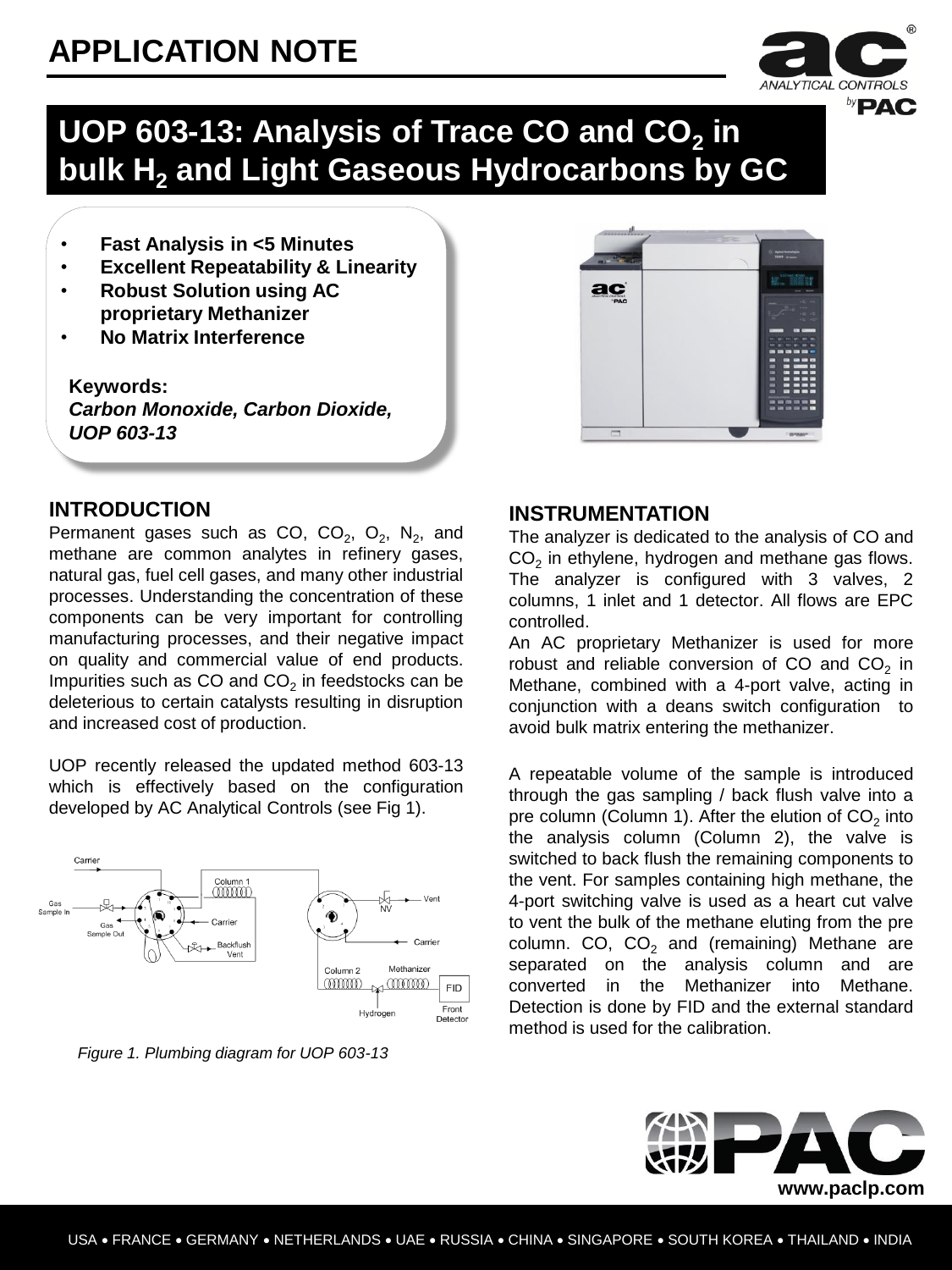

### **VALIDATION**

The system and methodology of the trace CO and  $CO<sub>2</sub>$  analyzer are thoroughly tested for separation efficiency, repeatability, response linearity, repeatability, Methanizer conversion efficiency, and detection levels.

#### **SEPARATION EFFICIENCY**

If baseline resolution  $(R > 1.5)$  is obtained between all three components, the separation efficiency of the chromatographic columns is satisfactory. As depicted in Figure 2, this specification is easily achieved. The resolution between Carbon Monoxide and Methane  $is > 7$ ).



*Figure 2. Separation efficiency of 200 ppm standard blend*

#### **REPEATABILITY**

Area and retention time are the two primary measurements in gas chromatography. The precision in which they are measured ultimately determines the validity of the generated quantitative data. Retention time and area precision require that all parameters (temperatures, pressure, flow, injection) are controlled to exacting tolerances. Furthermore, the inertness of the flow path can dramatically affect area precision, especially for active components at low levels.

Area and retention time repeatability for the AC CO and  $CO<sub>2</sub>$  analyzer according UOP 603-13 are measured for 10 consecutive runs (table 1) for a standard blend containing approximately 200 ppm per component. Very good repeatability values are obtained.

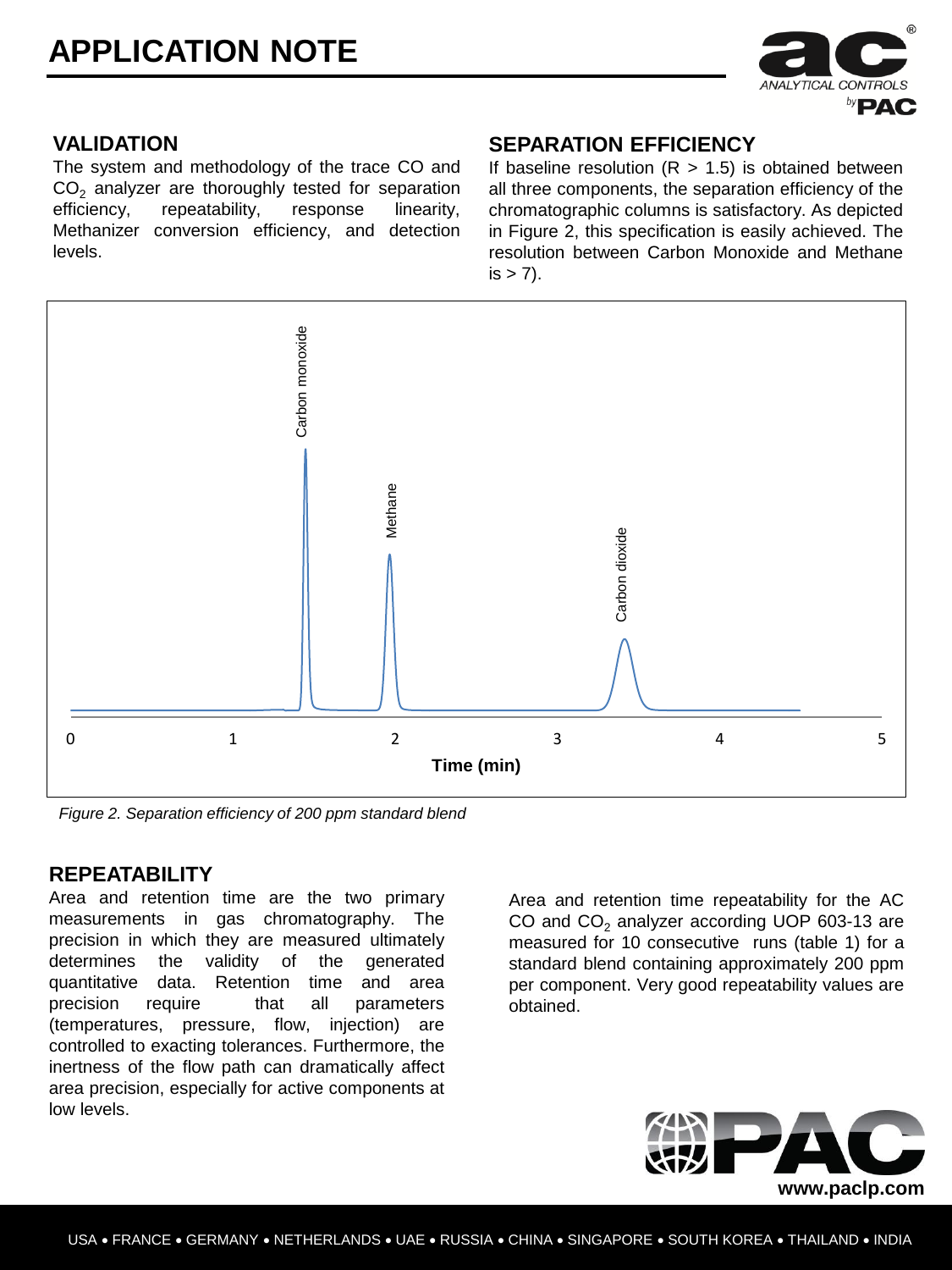

**www.paclp.com**

| Compound: | Carbon monoxide |          | Methane |         |          | Carbon dioxide |                |           |         |
|-----------|-----------------|----------|---------|---------|----------|----------------|----------------|-----------|---------|
| Run       | RetTime         | Area     | Amount  | RetTime | Area     | Amount         | <b>RetTime</b> | Area      | Amount  |
|           | [min]           | $[pA*s]$ | [ng/u]  | [min]   | $[pA*s]$ | [ng/u]         | [min]          | $[pA^*s]$ | [ng/u]  |
|           | 1.448           | 1040.83  | 208.73  | 1.966   | 1084.84  | 210.03         | 3.414          | 1111.18   | 208.63  |
| 2         | 1.448           | 1041.23  | 208.81  | 1.966   | 1084.73  | 210.01         | 3.414          | 1111.28   | 208.64  |
| 3         | 1.447           | 1040.98  | 208.76  | 1.966   | 1085.12  | 210.08         | 3.414          | 1110.78   | 208.55  |
| 4         | 1.448           | 1041.93  | 208.95  | 1.966   | 1084.18  | 209.90         | 3.414          | 1111.32   | 208.65  |
| 5         | 1.447           | 1040.95  | 208.76  | 1.965   | 1084.60  | 209.98         | 3.413          | 1110.67   | 208.53  |
| 6         | 1.449           | 1041.73  | 208.91  | 1.968   | 1084.77  | 210.02         | 3.415          | 1110.90   | 208.57  |
| 7         | 1.447           | 1042.00  | 208.97  | 1.966   | 1084.69  | 210.00         | 3.414          | 1110.78   | 208.55  |
| 8         | 1.449           | 1041.35  | 208.84  | 1.967   | 1084.26  | 209.92         | 3.415          | 1110.25   | 208.45  |
| 9         | 1.447           | 1040.35  | 208.64  | 1.966   | 1084.74  | 210.01         | 3.413          | 1110.11   | 208.42  |
| 10        | 1.447           | 1041.00  | 208.77  | 1.966   | 1084.92  | 210.05         | 3.414          | 1110.79   | 208.55  |
| Mean      | 1.448           | 1041.23  | 208.81  | 1.966   | 1084.69  | 210.00         | 3.414          | 1110.80   | 208.55  |
| S.D.      | 0.00082         | 0.52345  | 0.10539 | 0.00071 | 0.28330  | 0.05507        | 0.00068        | 0.40170   | 0.07592 |
| RSD %     | 0.049           | 0.050    | 0.050   | 0.036   | 0.026    | 0.026          | 0.020          | 0.036     | 0.036   |

*Table 1. Repeatability for 200 ppm standard blend (n=10)*

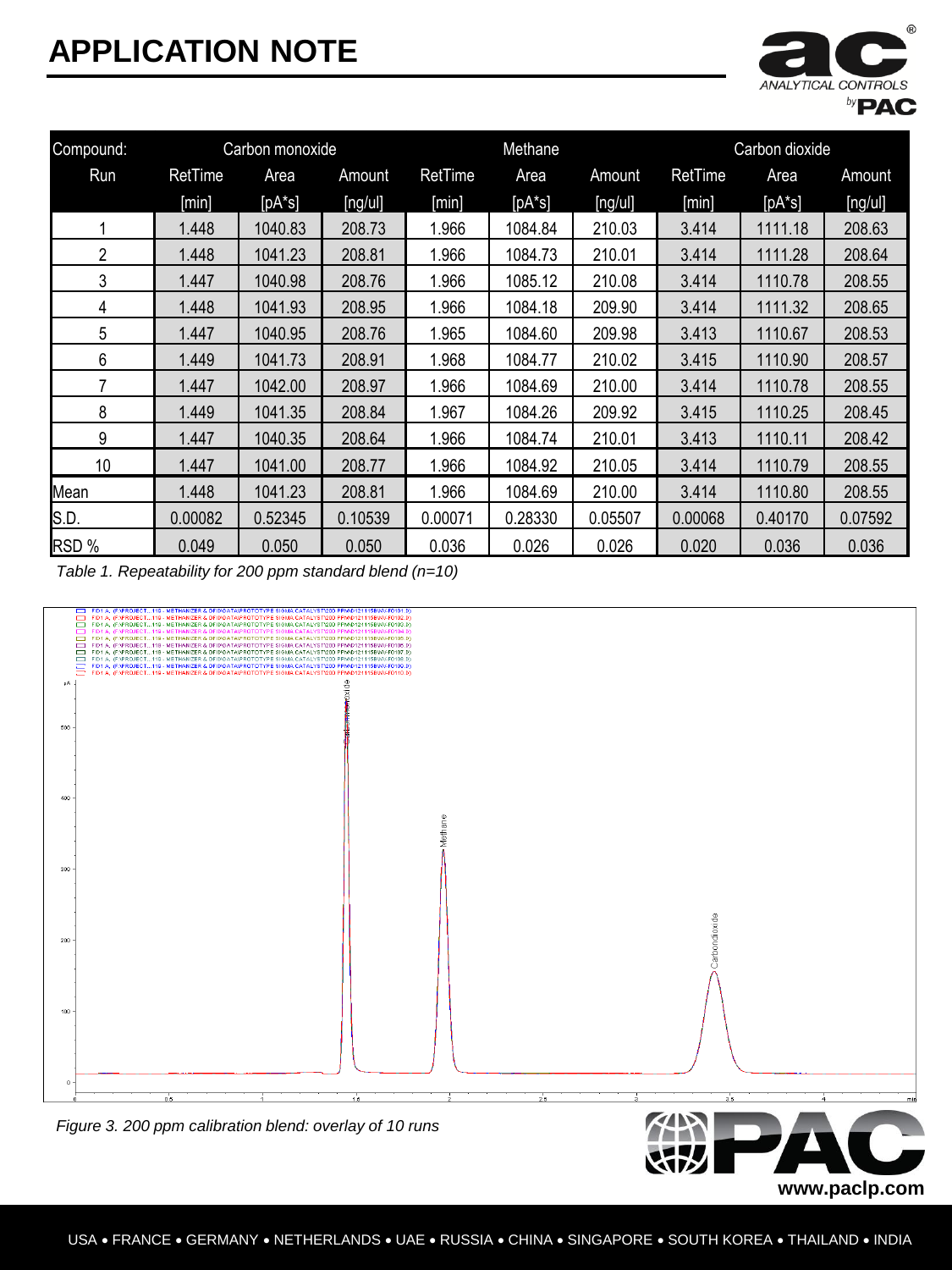## **LINEARITY**

The linearity of response for the analyzer is verified by analyzing 5 different certified calibration gases over a range of concentration covering the scope of UOP 603-13, as in Table 2. For each component the linearity plots are created (see figures below). All calibration lines have a linearity correlation > 0.9999. Note: Gas 5 contains approximately 1000 ppm of each component which is outside the range specified in UOP 603-13 (0,2 – 500 mole-ppm).

|         | CO   | CH <sub>4</sub> | CO <sub>2</sub> |
|---------|------|-----------------|-----------------|
| Cal Gas | ppm  | ppm             | ppm             |
| Gas 1   | 1.19 | 1.19            | 1.19            |
| Gas 2   | 5.0  | 26              | 5.1             |
| Gas 3   | 59   | 59              | 59              |
| Gas 4   | 210  | 210             | 210             |
| Gas 5   | 1000 | 990             | 990             |

*Table 2. Calibration gas compositions used for linearity study*





*Figure 4. Linearity plot Carbon Monoxide*







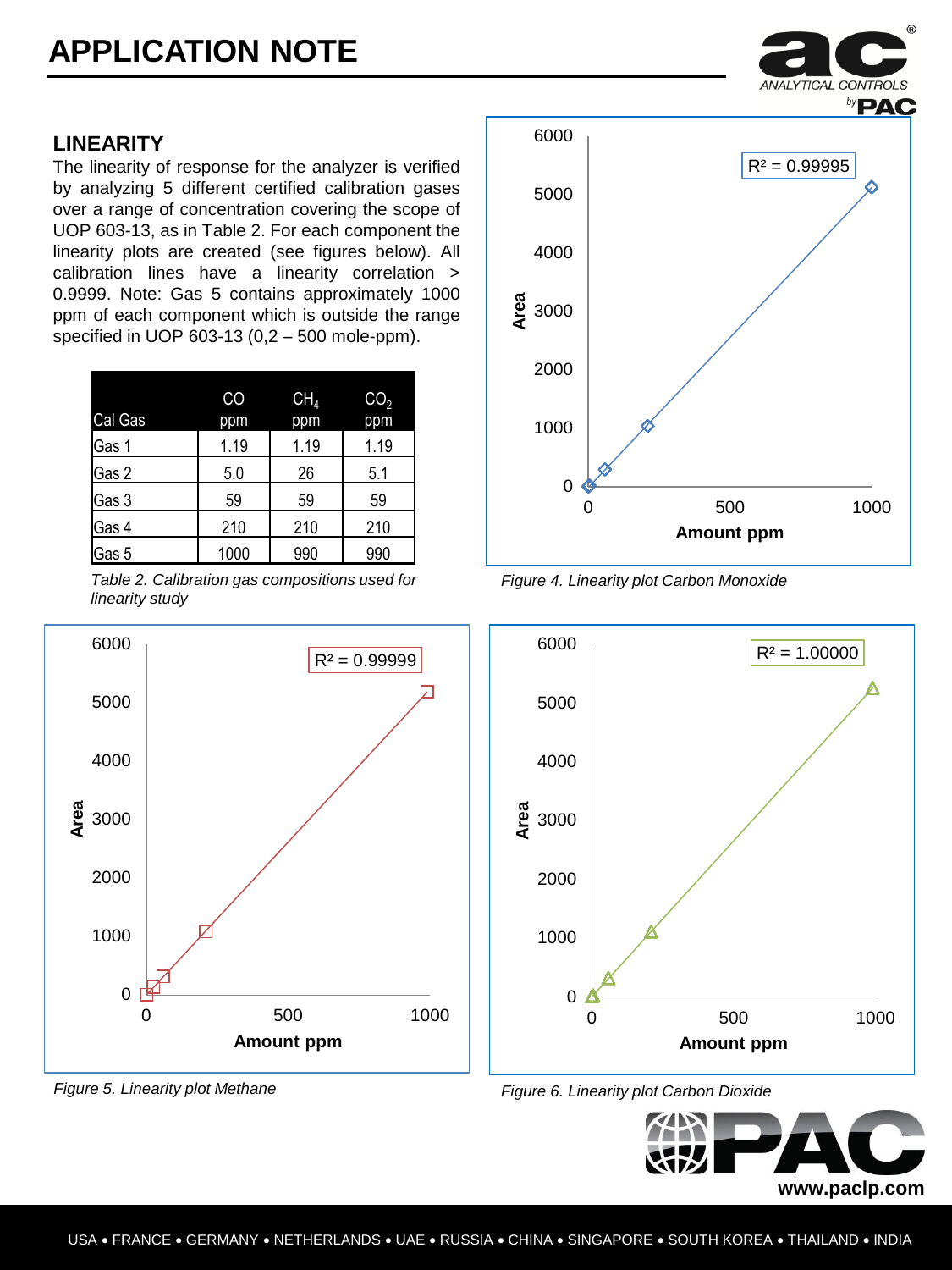



*Figure 7. Chromatogram overlay of 5 different calibration blends in range 1-1000 ppm*

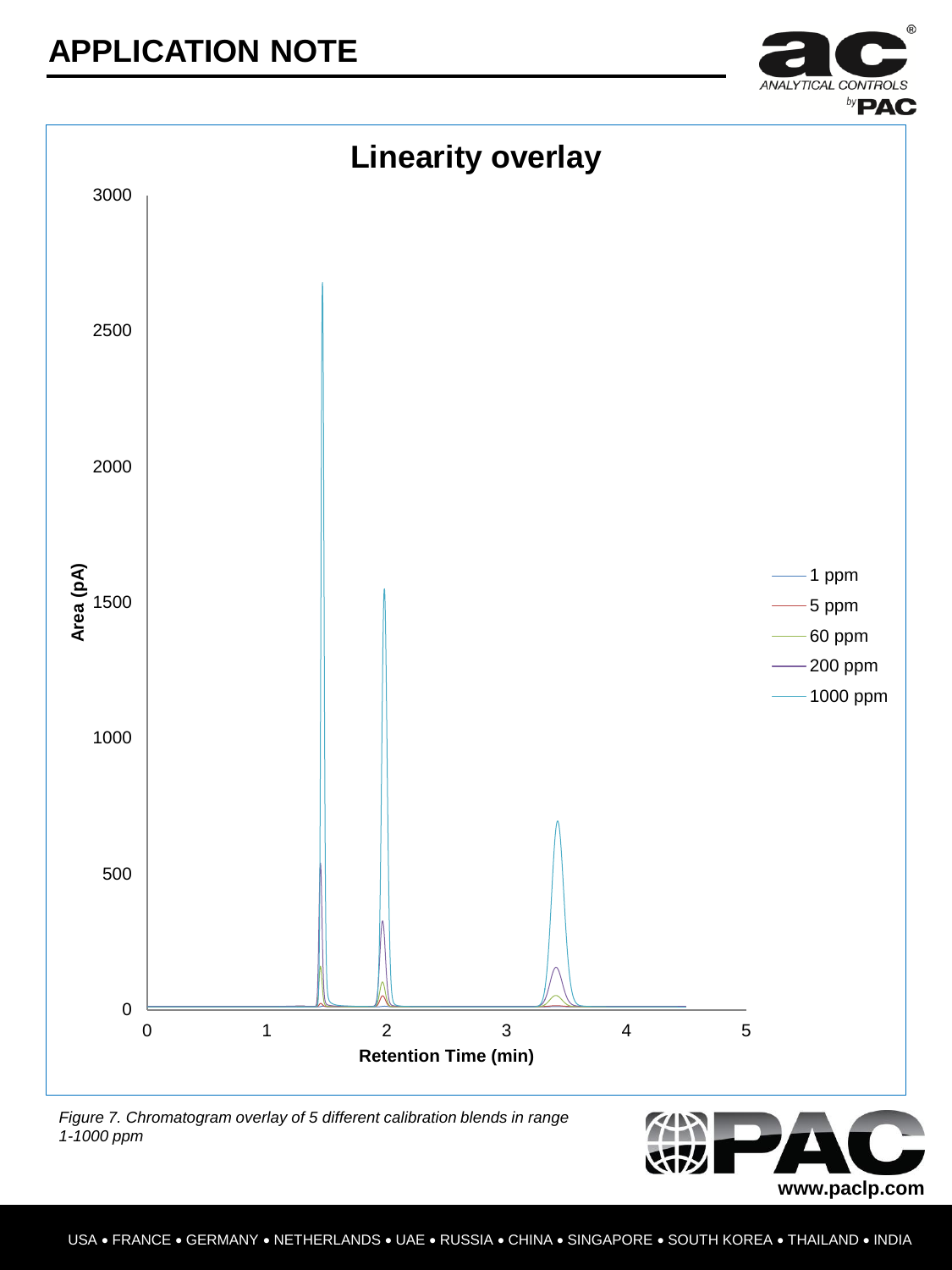### **CONVERSION EFFICIENCY**

The 200 ppm calibration blend is analyzed according the settings mentioned in the method. The peak areas of methane and the converted CO and  $CO<sub>2</sub>$  are determined. The response factor relating to the mole ppm/unit of peak area for each component are calculated using next equation:

$$
K = \frac{P}{A}
$$

Where:

 $A =$  peak area for converted CO, CO<sub>2</sub> or methane

 $K =$  response factor for converted CO, CO<sub>2</sub> or methane  $P =$  mole ppm of CO, CO<sub>2</sub> or methane

If the response factors for CO and  $CO<sub>2</sub>$  are within 5% of the methane factor, the hydrogenation reactor (methanizer) efficiency is satisfactory.

|              | Response factor Response<br>Carbon Monoxide factor Methane |       | Response factor<br>Carbon Dioxide |
|--------------|------------------------------------------------------------|-------|-----------------------------------|
| Conc. (ppm)  | 210                                                        | 210   | 210                               |
| Area<br>(pA) | 1041                                                       | 1085  | 1111                              |
| Resp. Factor | 0.202                                                      | 0.194 | 0.189                             |

*Table 3. Response factor components*

Both response factors of CO and  $CO<sub>2</sub>$  are within 5% of the methane factor (4.1% and 2.4 % respectively), demonstrating proper conversion.



*Figure 8. Chromatogram of 1 ppm blend for LOD determination*

### **DETECTION AND QUANTIFICATION LIMIT**

Detection and quantification limit of CO and  $CO<sub>2</sub>$ is calculated using the lowest level calibration blend  $(-1)$  ppm). LOD is defined as 3  $*$  standard deviation of the noise, LOQ is defined as 10 \* standard deviation of the noise.

$$
LOD = \frac{3*N*C*w}{A}
$$

Where:  $N =$  Noise of signal (pA)  $C =$  Concentration of component (ppm)  $W =$  Peak width  $(s)$  $A = Area (pA*s)$ 

|                | CO   | Methane | CO.  |
|----------------|------|---------|------|
| (ppm)<br>'LOD  | 0.03 | .04 ل   | 0.10 |
| (ppm)<br>ILOQ. | 11   | 14      | .32  |

*Table 4. Detection and quantification limits (n=10)*